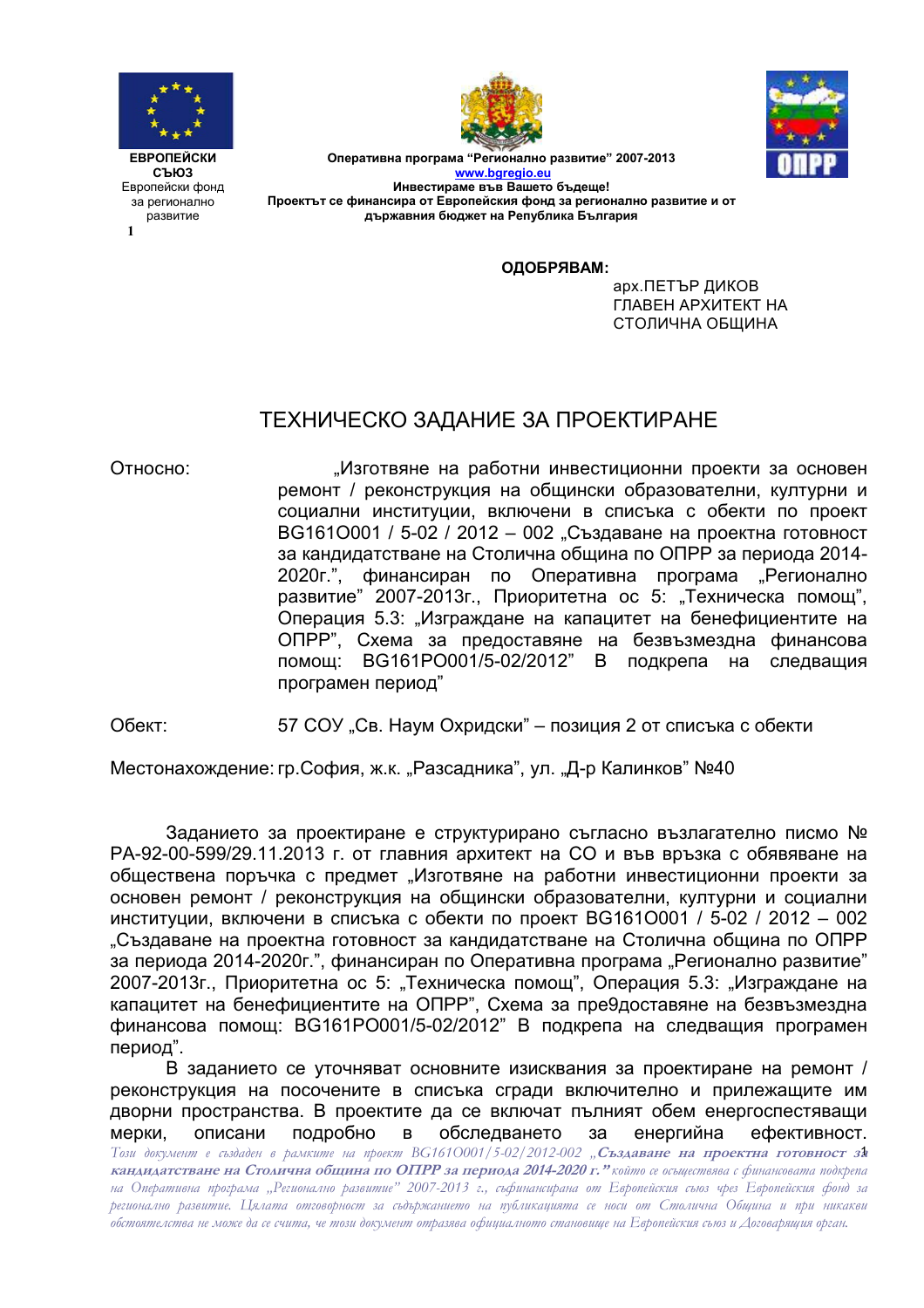Енергоспестяващите мерки да са насочени към основните структурни елементи на сградите ( външни стени, включително врати и прозорци, покриви, подове ), системите за отопление, охлаждане и вентилация (абонатни станции, котелни стопанства, горивна база и съоръженията към тях) и електрически системи (осветление, системи за управление и регулиране на потреблението). Да се предвидят инсталации и съоръжения за оползотворяване енергията на възобновяеми енергийни източници (ВЕИ), които имат пряк екологичен ефект и водят до съответствие на сградата с нормативните изисквания за енергийна ефективност. Тези инсталации и съоръжения трябва да задоволяват частично или напълно енергийните нужди на сградите, обект на реконструкцията. Инсталациите и съоръженията, ползващи ВЕИ не трябва да генерират приходи от търговска дейност за бенефициента в процеса на експлоатация.

В инвестиционния проект да се предвиждат продукти (материали и изделия), съоръжения и уреди, които съответстват на техническите спецификации на действащите в Република България нормативни актове за проектиране, изпълнение и контрол на строежите. Продуктите трябва да имат оценено съответствие със съществените изисквания, определени в наредбите по чл. 7 от Закона за техническите изисквания към продуктите (ЗТИП), или да се придружават от документи (сертификати и удостоверения за качество, протоколи от изпитвания и др.), удостоверяващи съответствието им, когато няма издадени наредби по реда на чл. 7 ЗТИП.

Съответствието на строителните продукти със съществените изисквания към строежите да е оценено и удостоверено при условията и по реда на Наредбата за съществените изисквания към строежите и оценяване съответствието на строителните продукти (НСИСОССП), приета с Постановление № 325 на Министерския съвет от 2006 г. (обн., ДВ, бр. 106 от 2006 г.; попр., бр. 3 и 9 от 2007 г.; изм., бр. 82 от 2008 г.).

Продуктите, предвиждани за влагане в сградите, които са произведени и /или пуснати на пазара в държави - членки на Европейския съюз или законно произведени в държава от Европейската асоциация за свободна търговия – страна по Споразумението за Европейското икономическо пространство, могат да се ползват с характеристиките им, при положение че осигуряват еднакво или по-високо ниво на безопасност за здравето и живота на обитателите на сградите и опазването на околната среда.

При разработването на проекта да се заложи използването на съвременни технологични решения, инсталации и материали, за създаване на оптимални условия за обитаване и експлоатация на сградата, както и възможност за използване на сградата от хора в неравностойно положение.

Конкретните проектни решения да бъдат разработени в работна фаза и в достатъчна степен за цялостно изпълнение на всички СМР (строително-монтажни работи), включително подробни количествени сметки по всички специалности. Проектната документация трябва да осигурява възможност за възлагане на строителство чрез процедура по Закона за обществени поръчки (ЗОП).

Работният проект ще подлежи на съгласуване и одобряване и ще е основание за издаване на Разрешение за строеж, съгласно изисканията на раздел II от ЗУТ чл.142, ал.1 до 6, чл.143, ал.1, т.1 и т.3, ал.2, чл.144, ал.1 и чл.145, ал.1 и ал.3 от ЗУТ.

Изисквания към инвестиционния работен проект  $B$ съответствие с действащата нормативна уредба: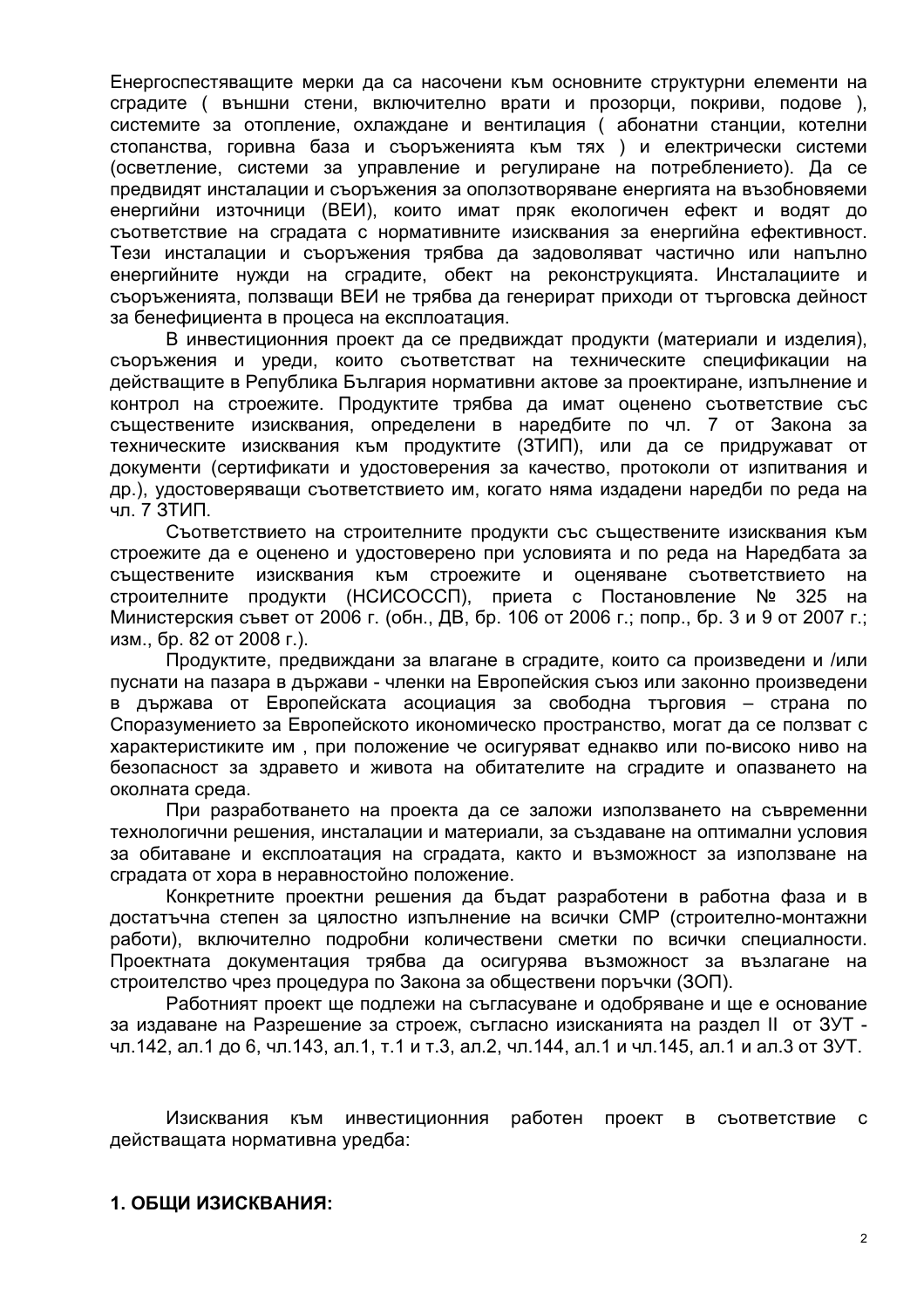





Оперативна програма "Регионално развитие" 2007-2013 www.bgregio.eu Инвестираме във Вашето бъдеше! Проектът се финансира от Европейския фонд за регионално развитие и от държавния бюджет на Република България

Работния инвестиционен проект да е с обхват и съдържание, съгласно:

Нормативните изисквания на законодателството за този тип сгради:

Изискванията посочени от съответните инстанции и експлоатационни присъединяване дружества договорите  $3a$ или издадени становиша и  $\mathbf{B}$ съгласувателни писма;

#### $1.1<sub>1</sub>$ Част "АРХИТЕКТУРА"

Проекта за ремонт и реконструкция да се изготви след обстойно запознаване с наличната документация за сградата ( технически паспорт, енергийно обследване, конструктивно обследване, доклад за резултата от обследването) и оглед на обекта и прилежащата му територия. При наличие на архитектурно заснемане на съществуващото положение да се обърне внимание на коректността на данните и при несъответствия да се направят корекции. За сградите които нямат проектна документация да се направи подробно архитектурно заснемане.

С проекта за ремонт и реконструкция да се предвидят необходимите строително - монтажни работи които да удовлетворяват изискванията на чл. 169 от ЗУТ по отношение съществените изисквания за безопасна експлоатация: хигиена. опазване здравето и живота на хората, икономия на енергия и топлосъхранение.

Констатираните в "Доклада от конструктивното обследване и оценка на състоянието" повреди и деформации по елементи от сградата и конструкцията следва да бъдат отстранени чрез изпълнение на мероприятия по конструктивното осигуряване и укрепване на отделните части и елементи, описани в Доклада. Мерките по укрепване и конструктивно осигуряване са от първостепенно значение и предхождат останалите дейности, които ще бъдат заложени в проекта.

С проекта за ремонт и реконструкция да се осигури съответствие на функционалното предназначение на отделните помещения с актуалната в момента нормативна законова уредба и изисквания. Предходни ремонти и преустройства в сградите да бъдат анализирани от гледна точка съответствие с нормативните изисквания и при необходимост и установени противоречия да се предвидят съответните корекции и промени.

В проектната документация да се опишат подробно текущото състояние на основните елементи на сградата (стени, подове, покриви, покривна конструкция, вътрешна и външна дограма, вертикална комуникация, вътрешни и външни стълбища, околно пространство) и да се отбележат мерките, предприети за основен ремонт и реконструкция. Мерките за ремонт и реконструкция да бъдат подробно отразени и в графичната част на проекта.

В проекта да се заложат всички мерки описани в доклада за резултата от обследването на сградата, също и такива възникнали допълнително във времето след изготвяне на докладите.

Този документ е създаден в рамките на проект ВG1610001/5-02/2012-002 "Създаване на проектна готовност за кандидатстване на Столична община по ОПРР за периода 2014-2020 г." който се осъществява с финансовата подкрепа на Оперативна програма "Регионално развитие" 2007-2013 г., съфинансирана от Европейския съюз чрез Европейския фонд за регионално развитие. Цялата отговорност за съдържанието на публикацията се носи от Столична Община и при никакви обстоятелства не може да се счита, че този документ отразява официалното становище на Европейския съюз и Договарящия орган.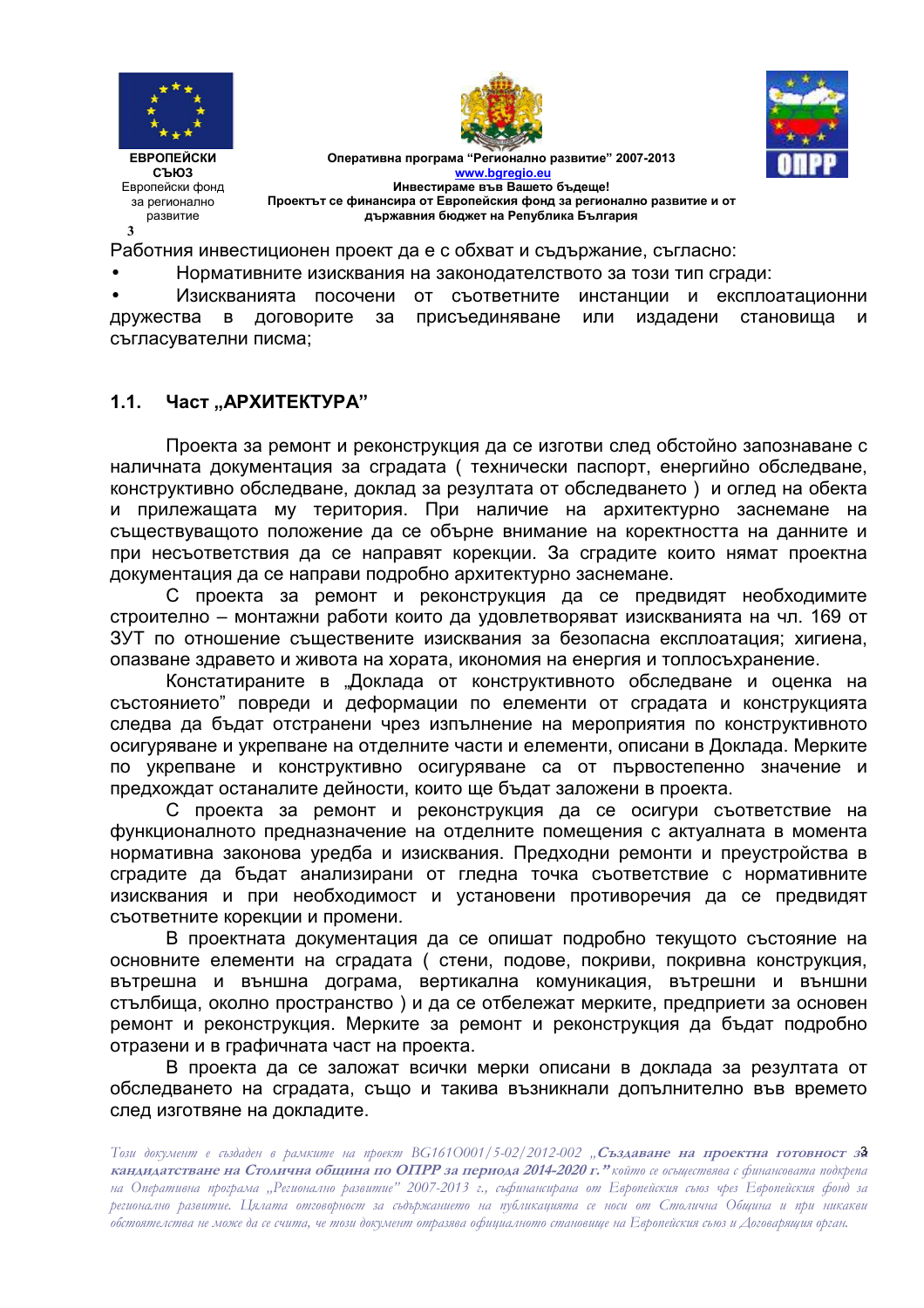Задължително е да се установи текущото състояние на оградата по границите на парцела. Ако се налагат ремонтни дейности или цялостно изграждане на оградата, същите да бъдат включени в проекта.

При проектирането на нови външни стълбища да се спазят изискванията на БДС 8287-86 "Стълби и стълбища за жилищни и обществени сгради". Стълбищният парапет да се проектира с височина не по-малка от 1,05 м, с вертикално членение и отвори с максимално отстояние 10 см. Да се обезопасят всички прозорци и отваряеми крила съгласно нормативните изисквания.

Преодоляването на денивелацията от терена към сградата да се проектира чрез външни рампи – покрити или с електрическо подгряване. Разликата в етажите да се преодолява с подемна платформа или асансьор, с размери съгласно Наредба № 4/2009 г. за изграждане на общодостъпна среда в урбанизираните територии на MPP<sub>B</sub>

В съответствие с Наредба № 13-1971 от 2009 г. за строително-технически правила и норми за осигуряване на безопасност при пожар на МВР и МРРБ, да се определи броя на евакуационните изходи и стълбища в зависимост от необходимата сумарна широчина, допустимата дължина на евакуационния път и размерите на изходите, като от помещенията трябва да се осигурят нормативните изходи за евакуация. Да се предвидят врати по пътя за евакуация, отговарящи на нормативните изисквания за пожароустойчивост и уплътнение, окомплектовани със съответните брави и обков.

Подовете в помещенията да се проектират с материали, устойчиви на дезинфекционни разтвори и удобни за лесно почистване.

В санитарните възли подовото покритие да е с теракотни плочи или гранитогрес.

В коридорите и стълбищата подовото покритие да е от теракотни плочи или гранитогрес. На местата където настилката е в добро състояние да се предвидят мерки за реставрация, консервация или само почистване.

Стените и таваните в занималните, спалните, залите за събирания, учебните зали и кабинети да са с покритие от латекс в светли тонове.

Да се спазват изискванията на Наредба № 2 от 2008 г. на МРРБ за проектиране, и изпълнение, контрол и и приемане на хи дроизолации и хидроизолационни системи на сгради и съоръжения. Да се предвидят дейности за хидроизолация на надосновните и сутеренни стени, изграждане на дренаж около сградата с цел да се премахнат съществуващите течове и влага в помещенията.

# 1.2. Част "СТРОИТЕЛНИ КОНСТРУКЦИИ"

За сградата има изготвено конструктивно обследване от "ВМЛ КОНСУЛТ", гр. София. Изготвен е технически паспорт на сградата от 2013г, в който са описани резултатите от извършените обследвания и едното от тях е "Доклад за резултатите от обследване и оценка на техническото състояние на 57 СПОРТНО УЧИЛИЩЕ "СВ. НАУМ ОХРИДСКИ" и 147 ОУ, РАЙОН "КРАСНА ПОЛЯНА", гр. СОФИЯ , изготвен от "ВМЛ КОНСУЛТ", гр. София.

Съгласно изготвения Доклад за резултатите от обследване и оценка на техническото състояние на сградата на 57-мо спортно училище и 147 ОУ, район "Красна поляна", обследваната сграда се намира в добро техническо състояние, като съответства на изискванията по Чл.169, ал.1-3 на ЗУТ. Сградата е със запазена носимоспособност за вертикални натоварвания. Тя притежава необходимия ресурс да се използва по предназначение при полагане на необходимите грижи по време на експлоатация и извършване на ремонтните работи, посочени в т.5. Да не се извършват строителни дейности, нарушаващи конструктивните елементи. Сградата е неосигурена на сеизмични въздействия, тъй като е проектирана и изградена преди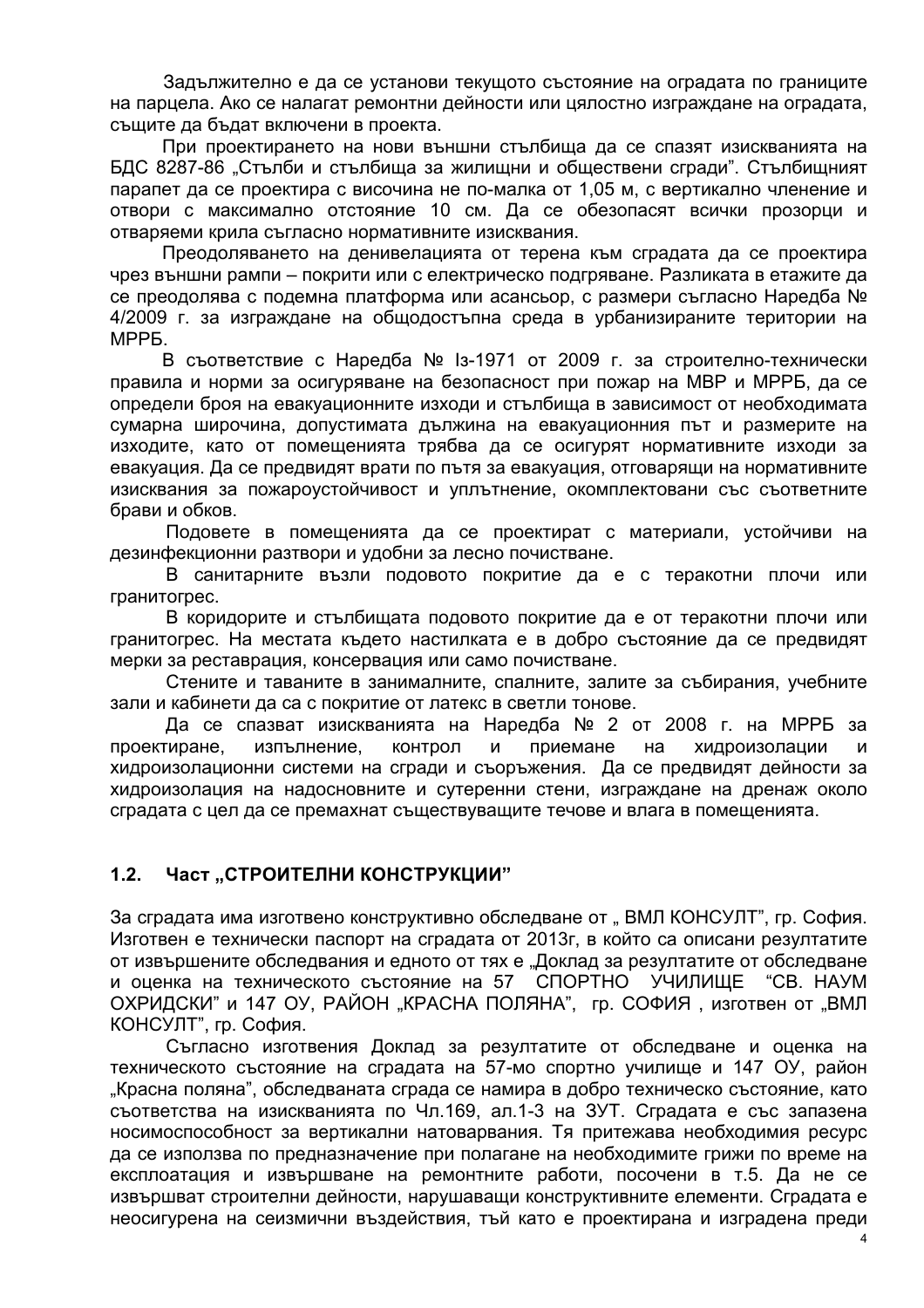





Оперативна програма "Регионално развитие" 2007-2013 **www.bgregio.eu Инвестираме във Вашето бъдеще!** Проектът се финансира от Европейския фонд за регионално развитие и от **държавния бюджет на Република България** 

1987 г, съгласно "Допълнителната разпоредба", §1, т.4 на Надерба № РД-02-20-2 от 27 януари 2012 г. и няма необходимата коравина за устойчивост при земетръсни натоварвания от IX степен. При бъдещи преустройства и реконструкции е необходимо сградата да се приведе в съответствие на изискванията на Чл.5 от същата наредба...

Бъдещият проект да се съобрази с предписаните мерки в техническия паспорт. Да се преизчислят сградите за въздействие на сеизмични сили съгласно Наредба № РД -02 -20 -2 от 27.01.2012 г. за проектиране на сгради и съоръжения в земетръсни райони.Ако след пров ерката, се докаже необходимостта от усилване на конструктивни елементи да се изготви работен проект за усилването в необходимата пълнота.

Да се направи оценка на съответствието на конструкцията на сградите с действащите в момента норми и конструктивни правила за проектиране.

Да се направи оценка на степента на антисеизмична осигуреност на сградите съгласно действащите към момента норми.

Да се съгласуват всички решения на част архитектурна и инсталационните части от проектанта по част конструктивна по отношение на натоварване и преминаване на инсталации през елементи на конструкцията.

При липсващо строително досие на сградите, да се извърши обследване и техническа експериза за оценка на съответствието на вложените в конструкцията материали и да се изработи проект за възтановяване на изгубената проектна конструктивна документация, придружени със съответните, конструктивни записки и становища̃.

При разработката на проекта по част "Строителни конструкции" да се осигури надеждността (носимоспособност, експлоатационна годност и дълготрайност) на конструкцията и на земната основа при експлоатационни и сеизмични въздействия. Конструкцията да удовлетворява изискванията на чл.169 от ЗУТ.

Проектът да бъде съобразен с конструктивното обследване и Доклада от обследване. Конструкцията на следва да се осигури чрез:

- избиране на подходящи строителни продукти

- избор на подходяща конструктивна схема, начин на фундиране, методи за изчисляване и конструиране

- спазване на действащата нормативна база
- пълнота на работния проект

Конструктивния проект да се изготви на базата на:

- архитектурния проект
- хидрогеоложкия доклад

Конструктивния проект да се съгласува с проектите по всички части.

При изработване на конструктивния проект да се спазва действащата в момента на проектирането нормативна база:

Този документ е създаден в рамките на проект BG161O001/5-02/2012-002 "**Създаване на проектна готовност за кандидатстване на Столична община по ОПРР за периода 2014-2020 г." който се осъществява с финансовата подкрепа** на Оперативна програма "Регионално развитие" 2007-2013 г., съфинансирана от Европейския съюз чрез Европейския фонд за регионално развитие. Цялата отговорност за съдържанието на публикацията се носи от Столична Община и при никакви обстоятелства не може да се счита, че този документ отразява офиџиалното становище на Европейския съюз и Договарящия орган.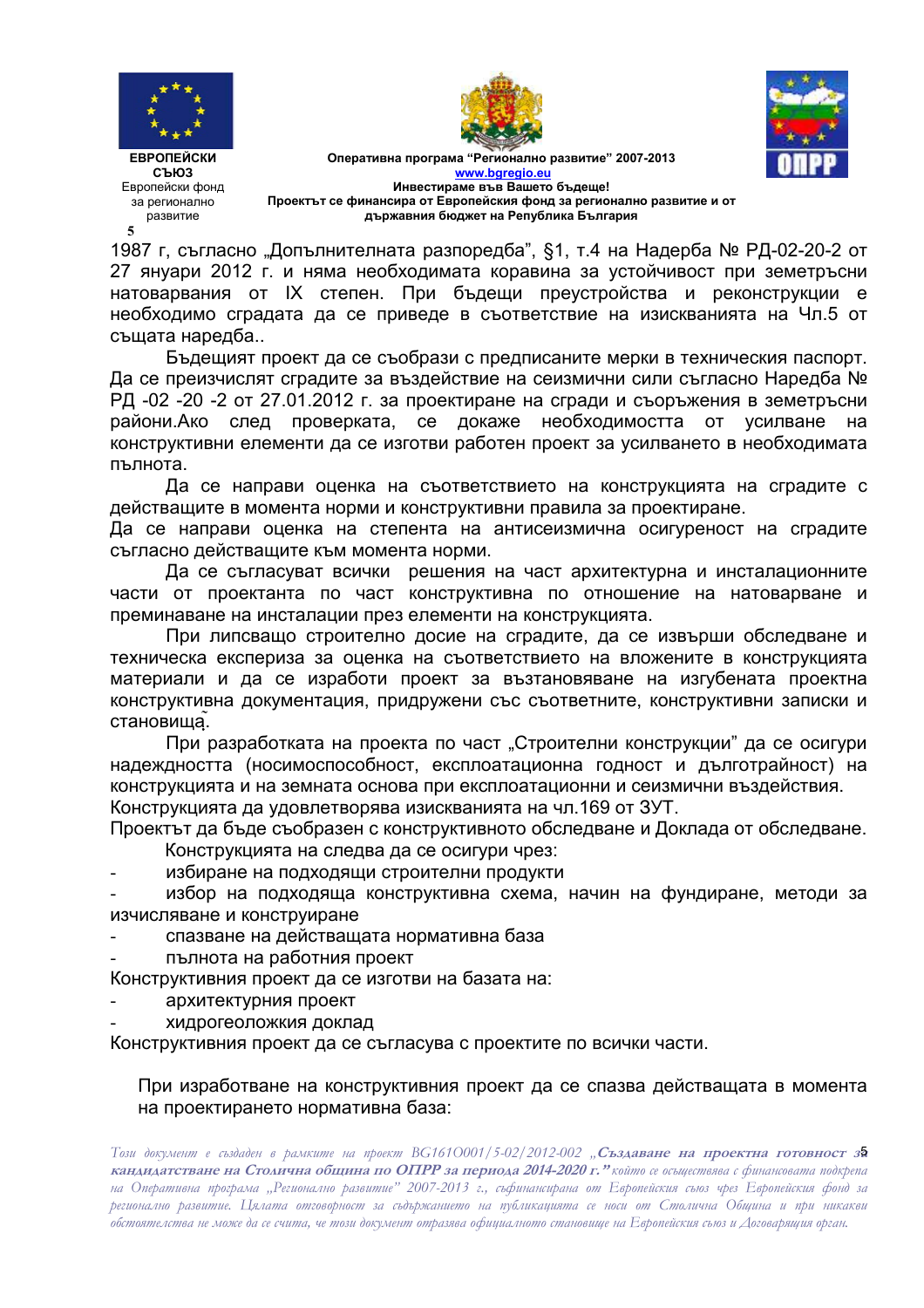- "Наредба №4/ 2001г., <u>изм. ДВ бр. 85 от 27.10.2009г</u>. на МРРБ за обхвата и съдържанието на инвестиционните проекти"
- "Плоско фундиране. Правилник за проектиране" от 1983г. и "Наредба№1 за проектиране на плоско фундиране"- 1996г.
- "Норми за проектиране на бетонни и стоманобетонни конструкции"1987г.
- Правилник за проектиране на бетонни и ст.бетонни конструкции 1988
- "Норми за проектиране на стоманени конструкции" 1987г.
- "Наредба №3. Основни положения за проектиране на конструкциите на строежите и за въздействия върху тях"- 2004г.
- Наредба № РД-02-20-2 от 27.01.2012 г. за проектиране на сгради и съоръжения в земетръсни райони
- "Наредба №4/01.07.2009, ДВ бр.54 /14.07.2009 за проектиране, изпълнение и поддържане на строежите в съответствие с изискванията за достъпна среда за населението, включително за хората с увреждания"

Конструктивният проект да съдържа:

Обяснителна записка със съдържание съгласно чл.56 от Наредба № 4 за обема и съдържанието на инвестиционните проекти от 2001 г. изм. ДВ бр. 85 от 27.10.2009r на МРРБ

Статистически и динамически изчисления и оразмеряване за осигуряване на конструкцията на вертикални и хоризонтални въздействия.

Чертежи и детайли в необходимия обем.

Да се покажат и котират всички инсталационни отвори в плана на основите и кофражните планове

Подробна количествена сметка

Конструктивния проект да бъде одобрен от технически контрол по част "конструктивна".

# **1.3. Част "ПЛАН ЗА БЕЗОПАСНОСТ И ЗДРАВЕ"**

Разработката да се изготви в съответствие с изискванията на чл.10 (от т.1 до т.16) от Наредба №2/2004 г. на МТСП и МРРБ за минимални изисквания за здравословни и безопасни условия на труд при извършване на СМР (ДВ бр.37/2004 г., бр.98/2004 г. и бр.102/2006 г.) и да съдържа:

• Схема за обезпечаване на строителната площадка с вода, ел.енергия и показано място за оказване на първа помощ;

• Организационен план с предвидената строителна техника;

• Схема на местата за инсталиране на подемни съоръжения и строителните скелета:

Схема на местата за складиране на строителните те материали и задължителното им сортиране по видове, съгласно изискванията на чл. 25(1) от Наредба за поддържане и опазване на чистотата и управление на отпадъците на територията на СО (Решение №137 от Протокол № 73/20-06г. на СОС);

• Схема и начин за изхвърляне на строителните отпадъци;

• План за предотвратяване и ликвидиране на пожари и аварии и за евакуация на работещите и намиращите се на строителната площадка;

• Мерки и изисквания за осигуряване на безопасност и здраве при извършване на CMP.

• Списък на инсталациите, машините и съоръженията, подлежащи на контрол.

• Схема на местата на строителната площадка, на които има специфични рискове.

• Комплексен план-график, изясняващ последователността при извършване на СМР по всички специалности.

• Проектът да бъде одобрен от технически контрол по част "конструктивна".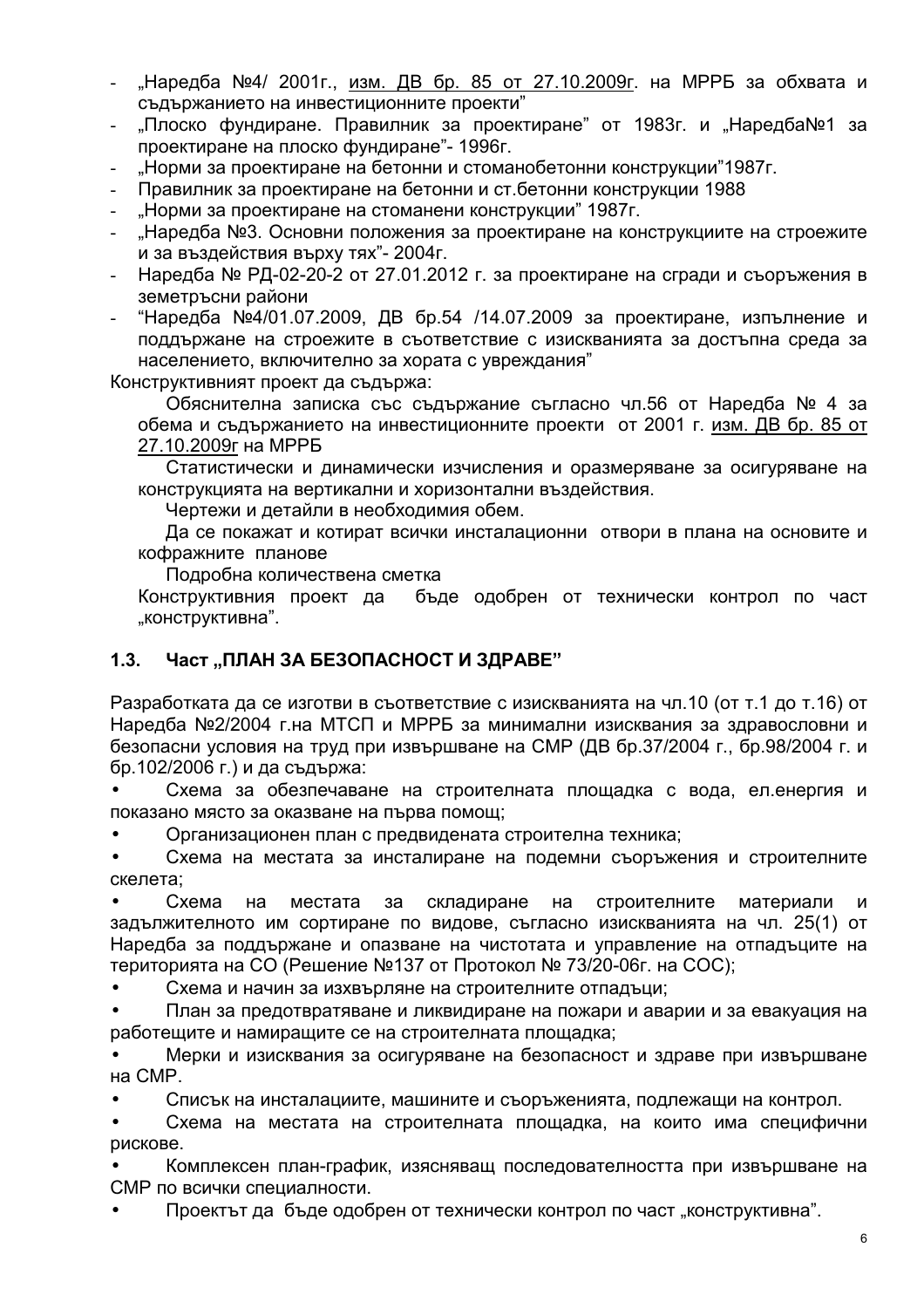

**7**





Оперативна програма "Регионално развитие" 2007-2013 **www.bgregio.eu Инвестираме във Вашето бъдеще!** Проектът се финансира от Европейския фонд за регионално развитие и от **държавния бюджет на Република България** 

• Проектът да се съгласува с ОБД и КАТ.

### 1.4. Част "ВОДОПРОВОД И КАНАЛИЗАЦИЯ"

Да се изготви проект за заснемане, оценка и при необходимост подмяна на съществуващата водопроводна инсталация.

Вътрешната водопроводна инсталация да се проектира с полипропиленови тръби, като главната хоризонтална мрежа и вертикалните клонове за питейни нужди /топла и циркулационна вода/ се проектират с PP тръби с алуминиева вложка. При липса на циркулационна мрежа да се проектира такава. Да се предвиди топлоизолация на тръбите с необходимата дебелина. В проекта да се отрази начина на водоподгряване съобразно определеното в проекта по част ОВ, съгласно чл. 101 от "Наредба №4/2005г.на МРРБ за проектиране, изграждане и експлоатация на сградни водопроводни и канализационни инсталации (ДВ бр.53/2005г.)".

Да се осигури защитата на всички тръби срещу механични повреди и температурни промени.

В новопроектираните санитарни възли за хора с увреждания, да се осигури водоподаване към водочерпните арматури и отвеждане на отпадните води от съответните санитарни прибори.

Преди започване на проектиране да се направи обстоен оглед на съществуващите инсталации (сградни и дворни мрежи) от място.

Да се вземат в предвид направените констатации и предписания по част ВиК в представените за обекта "Доклад за резултатите от обследване", "Обследване по енергийна ефективност" и "Конструктивно обследване".

Проектът да отрази всички архитектурни промени и свързаните с тях преработки във ВиК инсталациите.

При доказана необходимост от подмяна на съществуващите ВиК сградни отклонения, същите да се проектират след изискване на изходни данни от "Софийска вода" АД. При необходимост да се предвиди реконструкция и на дворните мрежи. Да се проектира околовръстен дренаж при наличие на подпочвени води.

Да се представят подробни количествено - стойностни сметки към проекта, в които да се посочат, както новите видове СМР, така и всички демонтажни дейности.

Проектът да бъде изготвен в съответствие с изискванията на :

⊙ Наредба №4/2005г.на МРРБ за проектиране, изграждане и експлоатация на сградни водопроводни и канализационни инсталации (ДВ бр.53/2005г.);

 $\circ$  Норми за проектиране на детски и учебно възпитателни заведения;

 $\circ$  Наредба № 2/2005г. за проектиране, изграждане и експлоатация на водоснабдителни системи;

⊙ Наредба №РД-02-20-8/17.05.2013г. за проектиране, изграждане и експлоатация на канализационни системи;

• Наредба № 8/1999 г. за правила и норми за разполагане на технически проводи и

Този документ е създаден в рамките на проект BG161O001/5-02/2012-002 "**Създаване на проектна готовност з** $\bar{\mathbf{a}}$ **кандидатстване на Столична община по ОПРР за периода 2014-2020 г." който се осъществява с финансовата подкрепа** на Оперативна програма "Регионално развитие" 2007-2013 г., съфинансирана от Европейския съюз чрез Европейския фонд за регионално развитие. Цялата отговорност за съдържанието на публикацията се носи от Столична Община и при никакви обстоятелства не може да се счита, че този документ отразява офиџиалното становище на Европейския съюз и Договарящия орган.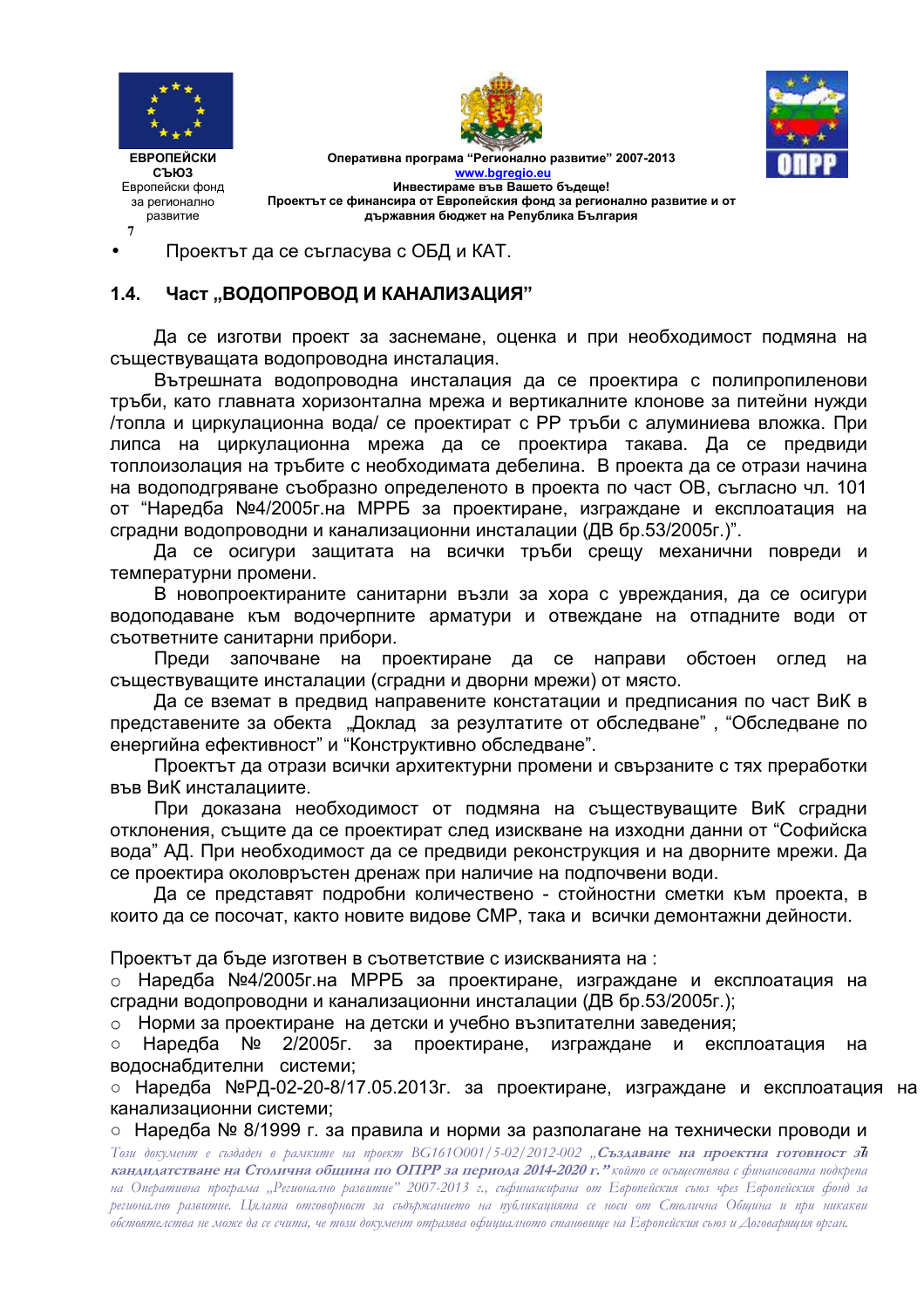съоръжения в населени места;

⊙ Наредба №4/2004г. на МРРБ за условията и реда за присъединяване на потребителите и за ползване на В и К системите;

⊙ Наредба №1з-1971/29.10.2009г. на МВР и МРРБ за строително–технически правила и норми за осигуряване на безопасност при пожар;

⊙ Наредба № 4/2006 г. за ограничаване на вредния шум чрез шумоизолиране на сградите при тяхното проектиране и за правилата и нормите при изпълнението на строежите по отношение на шума, излъчван по време на строителството.

⊙ Наредба № 4/2001 г. на МРРБ за обхвата и съдържанието на инвестиционните проекти (ДВ бр.51/2001г., изм. ДВ бр.85/2009г.).

## 1.5. Част .. ЕЛЕКТРО"

На сградата на 57-*mo COУ "Наум Охридски" (147 ОУ "Й.Радичков")*предстои да бъде направен основен ремонт. Поради това, че съществуващата ел.инсталация не отговаря на влезлите в действие нови нормативни документи:

- Наредба  $N<sub>2</sub>$  3 за УЕУЕЛ:
- Наредба № 1з-1971/29.10.2009 на МВР и МРРБ за строително-технически правила и норми за осигуряване на безопасност при пожар;
- Защита от поражения от електрически ток БДС EN 61140:2004;
- Мълниезащита на сгради, външни съоръжения и открити пространства -Наредба № 4 от 22 декември 2010г. на МРРБ (ДВ бр.6/2011г)
- Светлина и осветление. Осветление на работни места БДС EN 12464-1:2011
- Норми за проектирене на средни образователни училища част I на Министерството на образованието, науката и технологията, Зап. № РД 14-107/15.11.95 г. на МОНТ, публ. в издание на МОНТ - управление "Инвестиционна политика", 1996 г.; публ. СО бр. 10/2010 г
- Норми за проектиране на спортни сгради и съоръжения
- Наредба № 4/01.07.2009г. на МРРБ за проектиране, изпълнение и поддържане на строежите с изискванията за достъпна среда за населението, включително за хората с увреждания.
- НАРЕДБА № 1 от 27 май 2010 г., проектиране, изграждане и поддържане на електрически уредби за ниско напрежение в сгради(изд.от МРРБ) в сила от 19.09.2010 г
- Норми за проектиране на ел.уредби в сгради БДС HD 60364-5-54:2007;
- Други действащи към момента на проектиране нормативни документи.

следва да бъде проектирана и направена съгласно техните изисквания.

Въз основа на гореизложеното следва да бъдат изготвени проекти за:

- Вътрешни ел.инсталации:
- Силова ел.инсталация
- Ептабла
- Осветителна инсталация
- Слаботокови ел.инсталации /телефон, компютър, интернет (LAN кабел), кабелна телевизия, озвучаване, звънчева/
- Мълниезащитна инсталация
- Заземителна инсталация
- Пожароизвестителна
- Количествено стойностна сметка

<u>Силова инсталация:</u>

- Да се проектира нова ел.инсталация по схема TN-S (три и пет проводна линия) и да бъде съобразена с функционалното предназначение на сградата и помещенията, отразени в работния проект част "Архитектура".

- В Главното разпределително табло да се предвидят работна и дежурна шинна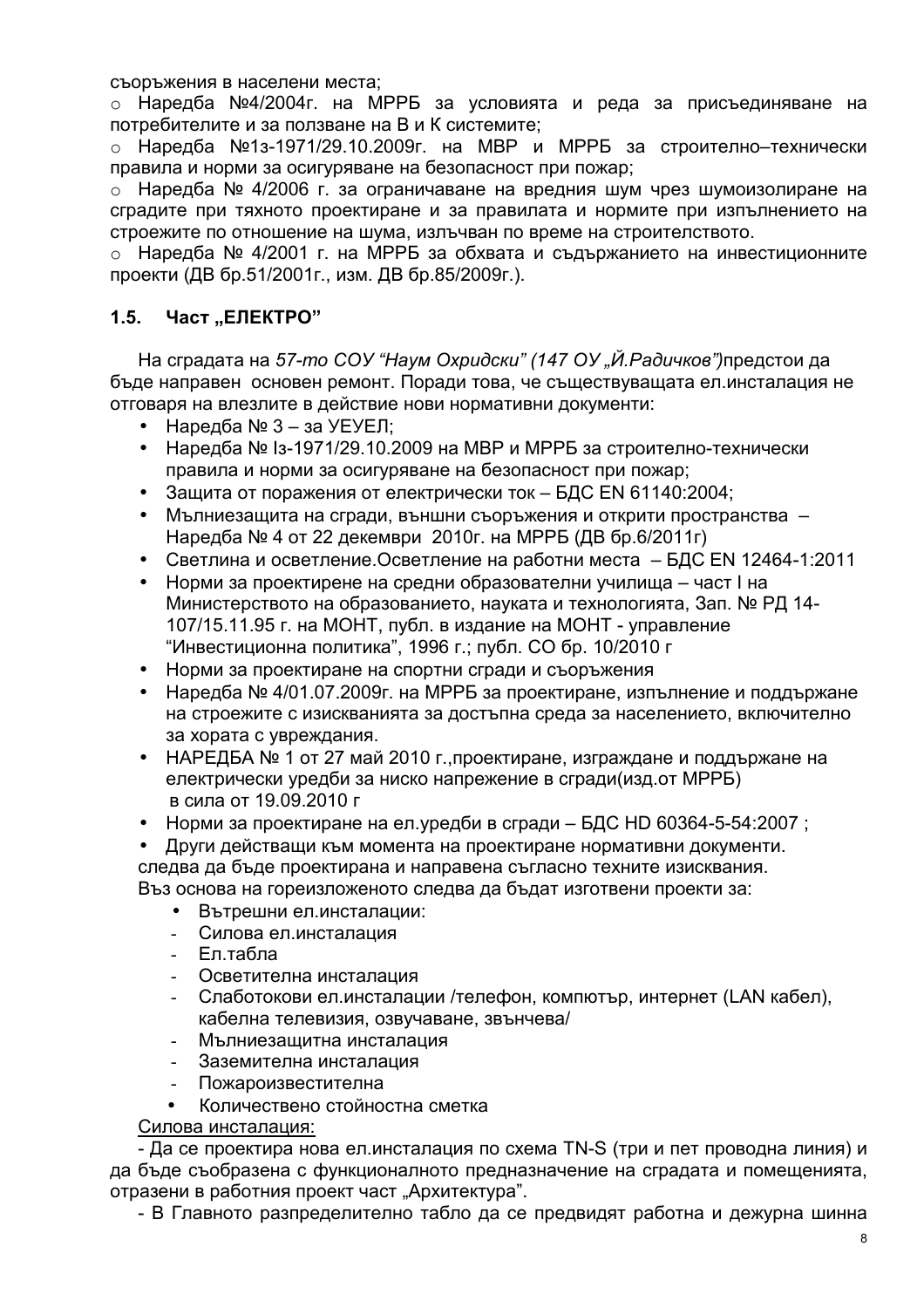

**9**





Оперативна програма "Регионално развитие" 2007-2013 **www.bgregio.eu Инвестираме във Вашето бъдеще!** Проектът се финансира от Европейския фонд за регионално развитие и от **държавния бюджет на Република България** 

система, автоматични предпазители, дефектнотокови защити и с резерви за допълнителни мощности.

- За технологичните съоръжения да се предвиди ел.захранване от локални силови табла.

- Да се предвидят нови етажни разпределителни табла. Електрическите подтабла на втория и третия етажи са нови, с автоматични прекъсвачи.

- Ел.инсталацията за контакти да се разработи в съответствие с функционалното предназначение на помещенията.Излазите за технологично обзавеждане да са съобразени с плана за обзавеждане на помещенията.

- Да се предвиди ел.инсталация за захранване на асансьорна уредба или стълбищни платформи и рампи за осигуряване на достъпна среда.

<u>Осветителна инсталация.</u>

- Работно осветление - проектът за осветителната инсталация да е съобразен с функциите на помещенията и пространството, с изискванията за енергийна ефективност (енергоспестяващо осветление) и да се постига нормена осветеност в съответствие с БДС EN 12464-1:2011. Осветителната инсталация в работните помещения да се проектира на няколко зони, които ще се включват в зависимост от външната осветеност, като: първи се включват осветителните тела в най-тъмната част на помещението, а последни – които са най-близо до дневната светлина Осветителната инсталация в санитарните възли да се задейства автоматично. Да се приложат светлотехнически изчесления за всички помещения.

- Евакуационно осветление – да обозначава аварийните изходи, пътя за евакуация и специални зони (пожарогасители и защитна екипировка) за осигуряване на достатъчна светлина за добра видимост и безпроблемно ориентиране;

- Дежурно осветление

- Енергоикономично районно осветление.

<u>Слаботокови инсталации</u>

Проектът за слаботокови инсталация да е съобразен с функциите на помещенията, съгласно част "Архитектура", както и с Норми за проектиране на детски и учебно- възпитателни заведения, Раздел VII чл. 35(3), (4) и (5)

- Звънчево домофонна инсталация;
- Радиоозвучителна инсталация;
- Телефонна инсталация;
- Кабелна TV и интернет (LAN кабел)
- Компютърна:
- Оповестителна инсталация съобразно изисквани Наредба 2377/15.09.2011/ по стандарт EN 54

Пожароизвестителна инсталация - В част от сградата има изградена пожароизвестителна инсталация, но е повредена.Да се предвиди пожароизвестителна инсталация за цялата сграда, съобразно изискванията на Наредба № 1з-1971/29.10.2009 на МВР и МРРБ за строително-технически правила и норми за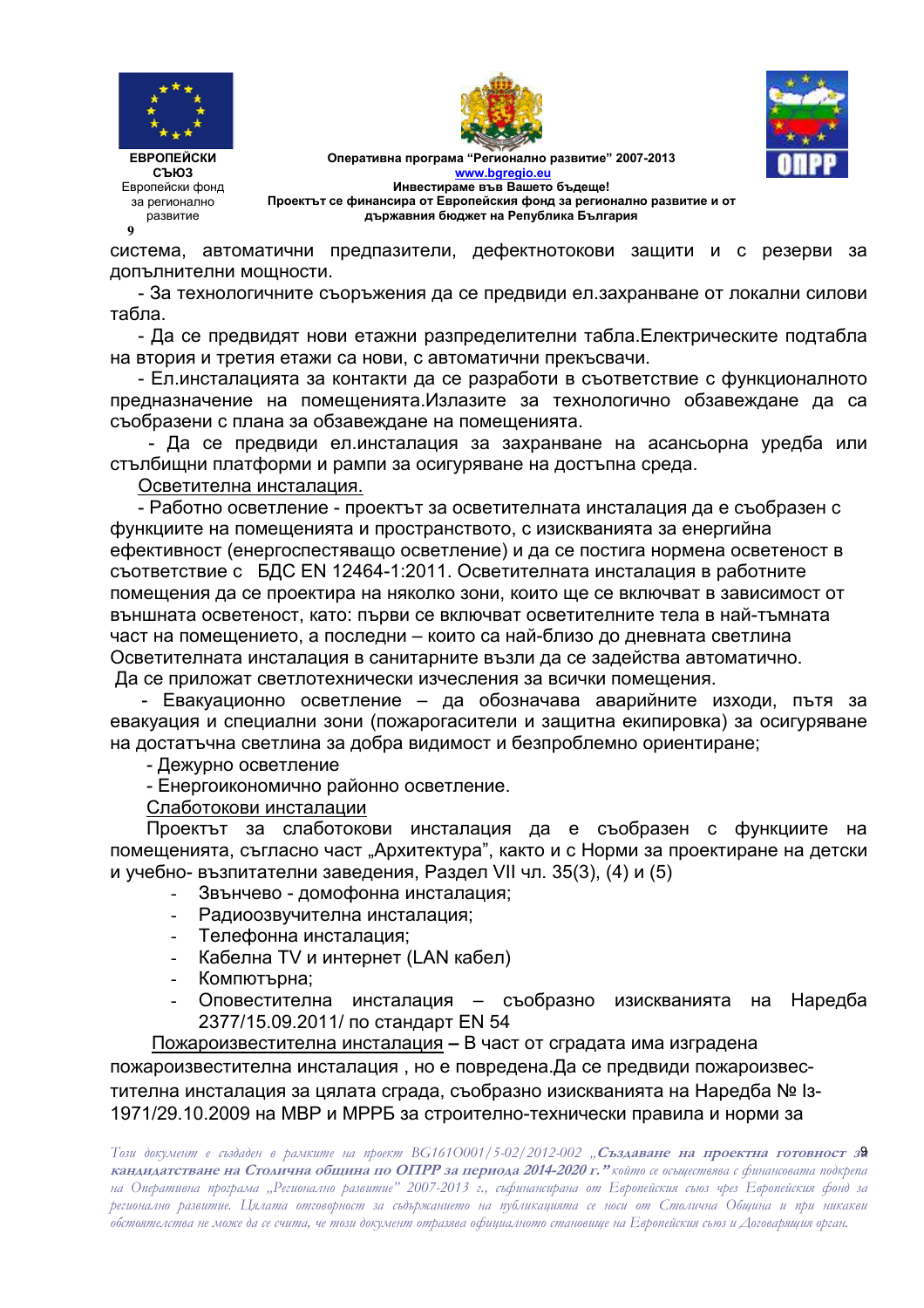осиуряване на безопасност при пожар, СД СЕН/ТС 54-14-2006, специфичните особености на обекта и функционалните предназначения на помещенията в него.

Преди започване на проектирането да се направи обстоен оглед на обекта на място. При проектирането на част "Електро" да се спазват всички гореспоменати стандарти и наредби и всички други действащи към момента на проектиране нормативни документи. При изготвяне на проектите да се спазват изискванията на Наредба №7 от 15.12.2004г. за енергийна ефективност и икономия на енергия в сгради. Да се предвидят материали и изделия, съоръжения и уреди, които съответстват на техническите спецификации на действащите в Република България нормативни актове за проектиране. Продуктите, предвидени за влагане в сградите, които са произведени и/или пусната на пазара в държави – членки на Европейския съюз или законно произведени в държава от Европейската асоциация на свободна търговия – страна по Споразумението за Европейското икономическо пространство. могат да се ползват с характеристиките им, при положение че осигуряват еднакво или по-високо ниво на безопасност за здравето и живота на обитателите на сградите и опазването на околната среда.

Да се представят подробни количествено – стойностни сметки към проекта, в който да се посочат, както новите видове СМР, така и всички демонтажни дейности. Проектите да са окомплектовани с необходимите изчисления, схеми, текстови и чертожен материал, съобразен с изискванията на Наредба № 4/21.05.2001г., за обхвата и съдържанието на инвестиционните проекти и да са съобразени с работните проекти по останалите части: "Архитектура", "Конструктивна", "ТОВК" и "Ви К".

#### $1.6.$ Част "ОВК"

### Част "Отопление"

На база на архитектурното заснемане и предвидените енергоспестяващи мероприятия, да се изготви работен проект за отоплителна инсталация съгласно действащата нормативна уредба и при спазване на следните условия: като се вземат в предвид следните препоръки:

- Разпределителната тръбна мрежа да се проектира с необходимите диаметри и решения за компенсация на топлинните разширения. Да се предвидидят спирателни (регулиращи) вентили на щранговете. Да се запази максимално местоположението на щранговете, за да се избегне допълнителното разбиване на отвори в плочите и съпътстващите ги възстановителни мероприятия. Да се предвиди подмяната на водоразпределителя и водосъбирателя.
- Да се предвиди топлоизолация с микроклетъчна структура за мрежата. преминаваща през неотопляеми помещения.
- За отоплителни тела да се предвидят алуминиеви радиатори. Същите да се окомплектоват с терморегулиращи вентили, секрет вентили на връщащата тръба и автоматични обезвъздушители.
- В количествената сметка да се предвидят демонтаж на старата отоплителна инсталация.

Проекта да се окомплектова с необходимите изчисления, текстови и чертожни материали, количествено-стойностни сметки, като се предвидят и демонтажните работи по съществуващата инсталация, съгласно изискването на Наредба №4/ 2001г., изм. ДВ бр. 85 от 27.10.2009г. на МРРБ за обхвата и съдържанието на инвестиционните проекти".

Да се спазят действащите към момента на проектиране наредби и правилници.

Да се изготви част "Енергийна ефективност" съгласно изискванията на Наредба № 7/15.12.2004 г. за топлосъхранение на икономия на енергия в сгради, доп. ДВ бр.85 от 2009 г.; Наредба № РД-16-1058 /10.12.2009 г. за показателите да разход на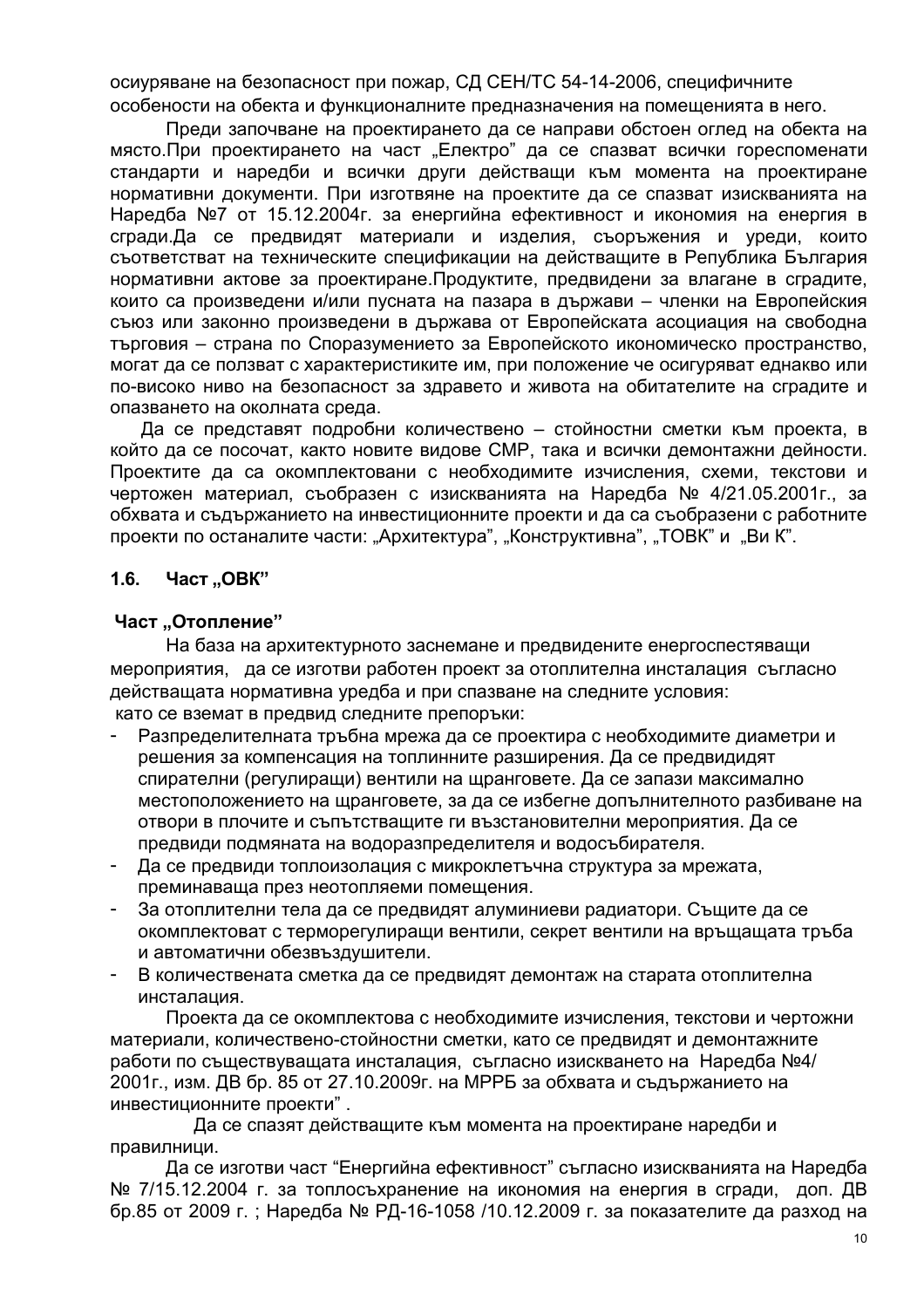

**11** 





Оперативна програма "Регионално развитие" 2007-2013 **www.bgregio.eu Инвестираме във Вашето бъдеще!** Проектът се финансира от Европейския фонд за регионално развитие и от **държавния бюджет на Република България** 

енергия и енергийни характериктики на сградите.

Да се изтотви Доклад за оценка за съответствие на част "Енергийна ефективност" (съгласно чл. 169, ал.1, т.6 от ЗУТ).

## 1.7. Част "ПОЖАРНА БЕЗОПАСНОСТ"

Да се изготви проект, съгласно Наредба № 1з-1971 от 2009 г. за строителнотехнически правила и норми за осигуряване на безопасност при пожар на МВР и MPP<sub>5</sub>

#### 1.8. Част "ГЕОДЕЗИЯ"

Да се изготви подробна геодезическа снимка, която да осигури нужната за проектирането информация. Да се заснемат всички теренни и и ситуационни подробности - огради, стълбища, входове, дървета, плочници, зелени площи, игрища и други. Да се заснемат контурите на съществуващите сгради, да се отбележат тераси, входове, площадки, стъпала и рампи. Разработката да е в координатна система 1970 год., а височинната – Балтийска. Да се приложи схема на опорния полигон, координатен регистър на изходните точки и реперен карнет за точките, от които ще се извършва и трасирането по време на строителството /в случаите, когато е необходимо/. Местата на точките от РГО да са нанесени и върху геодезическата снимка.

Работният проект да съдържа Вертикална планировка, която да предостави решение за цялостно благоустрояване на сградите и прилежащите им терени, съобразно указаните в обследванията на обектите мерки. Проектите да се разработят по графо-аналитичния метод чрез равнини и повърхнини, изобразени с червени хоризонтали.

Чрез подходящи напречни и надлъжни наклони, отговарящите на нормативните изисквания, да се осигури добро отводняване на прилежащите около сградите пространства, с цел недопускане проникването на води в сутерените и във фундаментите на сградите;

В зависимост от мерките, препоръчани в обследванията да се предвиди ремонт на оградите;

Да се осигури достъпна среда, съгласно изискванията на Наредба 4/01.07.2009г. за проектиране, изпълнение и поддържане на строежите в съответствие с изискванията за достъпна среда за населението, включително за хората с увреждания;

Съгласно предвидените в докладите от обследванията технически мерки, в проекта да се включи ремонт на настилките. Да се представ ят детайли на настилките, водещите ивици и бордюрите, както и връзките между различните типове настилки, ако има такива.

Този документ е създаден в рамките на проект BG161O001/5-02/2012-002 "**Създаване на проектна готовност № кандидатстване на Столична община по ОПРР за периода 2014-2020 г." който се осъществява с финансовата подкрепа** на Оперативна програма "Регионално развитие" 2007-2013 г., съфинансирана от Европейския съюз чрез Европейския фонд за регионално развитие. Цялата отговорност за съдържанието на публикацията се носи от Столична Община и при никакви обстоятелства не може да се счита, че този документ отразява офиџиалното становище на Европейския съюз и Договарящия орган.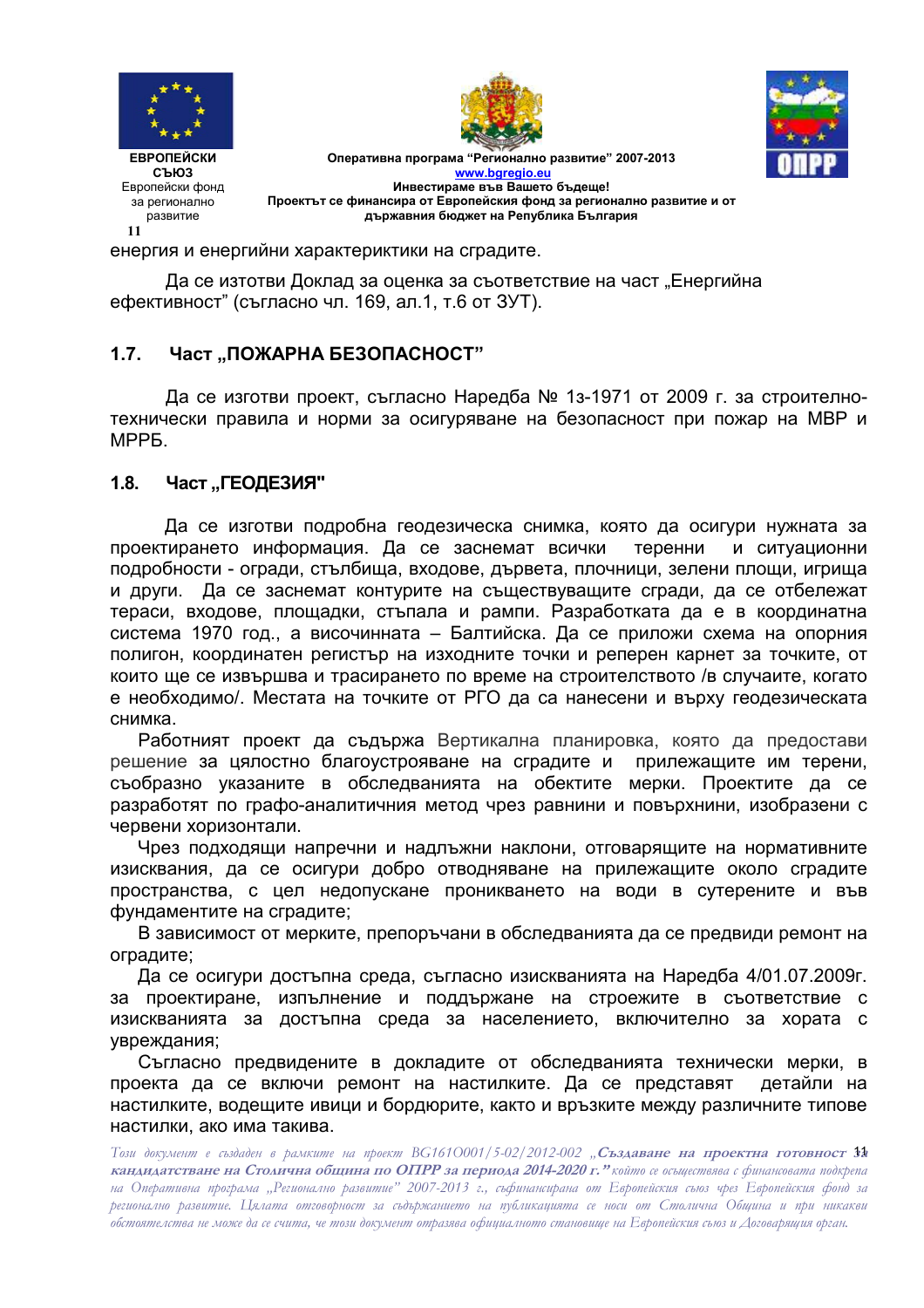В случайте, където е необходимо да се приложат детайли за възстановяване на след изграждане или ремонт на проводите настилките, на инженерната инфраструктура.

С проекта за вертикална планировка да се покаже взаимната вертикална обвързаност на околните обекти. Предложеното проектно решение максимално да се доближава до съществуващото, за да не се допусне промяна на нивелетите на прилежащите улици и пространства.

Проектите да включват подробни количествени сметки за предвидените в проекта строително-монтажни работи.

Да се приложат трасировъчни планове, осигуряващи безпроблемното отлагане на проектите на терена.

Разработките да се съгласуват с проектантите по части, съгласно чл.139, ал.3 от ЗУТ.

#### Част "ПАРКОУСТРОЙСТВО И БЛАГОУСТРОЙСТВО"  $1.9.$

- Заснемане на съществуващата растителност

Проектната разработка да се изготви на база подробна геодезическа снимка с нанесена съществуваща дълготрайна декоративна растителност, улични стълбове, указателни табели, светещи рекламни пана и др. Да се направи пълно обследване на състоянието на дървесната растителност, засягаща се от проектното решение, като се изготви експертна оценка (санитарна експертиза) за всяко конкретно дърво от ладшафтен архитект, член на КАБ.

- Проектно решение - озеленяване

Да се съобрази с наличната растителност, като изцяло я запази.

Да се предвидят места за засаждане на нова дълготрайна дървесна и храстова растителност, като се подберат подходящи дървесни и храстови видове, в съответствие с екологичните и климатичните изисквания на усилено урбанизирана градска територия (газоустойчивост, прахоустойчивост, засушаване, засоляване, размер и форма на корона, коренова система).

Да се предвиди укрепване на ново засадените широколистните и иглолистни

Новите дървесни видове да бъдат предвидени на места в съответствие с Наредба за изграждане, поддържане и опазване на зелената система на Столична община и ЗУТ - нормативни изисквания за отстояние на дълготрайната декоративна дървесна и храстова растителност от проводи, съоръжения и сгради. В количествената сметка да се предвидят средства за оформяне на короните на съществуващата растителност и живи плетове, възстановяване на нарушени участъци от СМР работи, внасяне на хумус, подравняване и затревяване на засегнатите участъци, както и реконструкция на съществуващите тревни площи, за които това се налага. В проекта да се посочат местата на предвидените нови архитектурни елементи - пейки, кошчета за боклук и др. и да се приложат детайли и количествени сметки.

В количествената сметка да се включат мероприятия за отглеждане на растителността съгласно Наредба на СО за опазване на Зелената система най-малко с две годишен гаранционен срок.

ГРАФИЧЕН МАТЕРИАЛ:

Подробна геодезическа снимка с нанесена съществуваща растителност и експертна оценка на състоянието и

- Опорен план / ситуация /

- Денрологичен проект с предвидени нови места за засаждане на дълготрайна дървесна и храстова растителност, многогодишни и сезонни цветя и разположение на тревните плоши

- Опорно-сравнителен план, с нанесена съществуваща растителност и наложено новото проектно решение.

- Посадъчен проект

- Ситуация настилки и площадки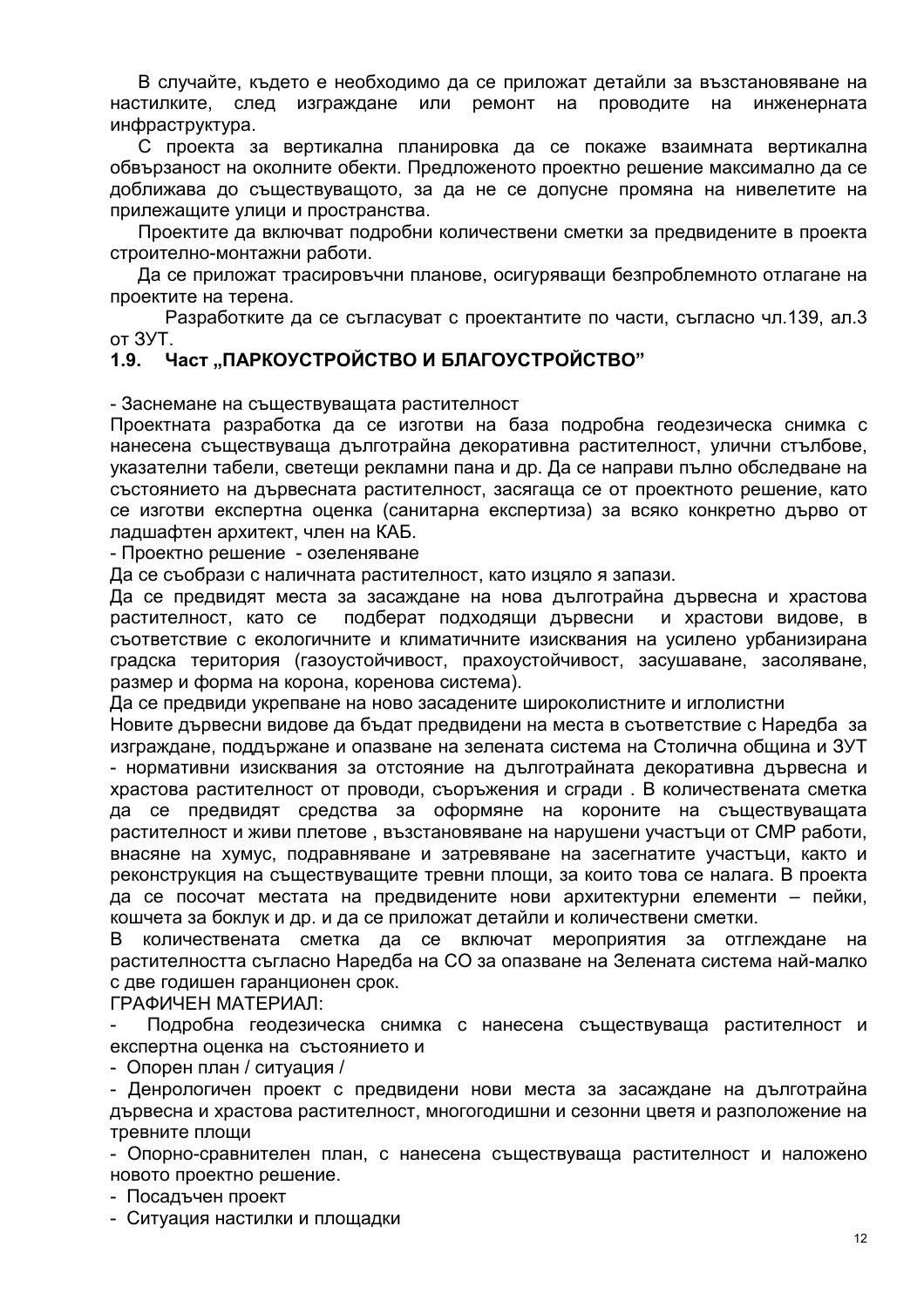

**13** 





Оперативна програма "Регионално развитие" 2007-2013 **www.bgregio.eu Инвестираме във Вашето бъдеще!** Проектът се финансира от Европейския фонд за регионално развитие и от **държавния бюджет на Република България** 

- Детайли настилки
- Трасировъчен проект настилки
- Детайли парково обзавеждане

### TEKCTOBA YACT

- Обяснителна записка –обща и по части / озеленяване; настилки; обзавеждане / Дендрологична ведомост - с указан новопроектиран брой растителност, вид , размери, начин на укрепване

- Количествена сметка – обща

- Количествена сметка – озеленяване, вкл., кастрене на клони, подрязване на храсти оформяне короните на дървета и др.и транспортирането на растителни отпадъци до разтоварище Враждебна

- Количествена сметка – настилки, вкл. разваляне на съществуващи и транспорт до разтоварище Враждебна

- Обзавеждане, вкл.демонтаж на съществуващи съоръжения и транспортиране до разтоварище Враждебна

Проекта по част паркоустройство да бъде изготвен от ландшафтен архитект, с актуална Пълна проектантска правоспособност.

### **1.10. Част,,КОЛИЧЕСТВЕНИ СМЕТКИ"**

Да се разработи подробна количествена сметка по всички части, включваща всички елементи на строителния процес и обзавеждането на сградата. Количествата да отговарят на заложените в графичната част на проекта материали и СМР. Проектите по части да са взаимно съгласувани.

### $2.$  АКТУАЛНА НОРМАТИВНА УРЕДБА ЗА ПРОЕКТИРАНЕ:

Закон за устройство на територията;

Закон за устройството и застрояването на Столичната община;

Наредба № 4 от 2001 г. на МРРБ за обхвата и съдържанието на инвестиционните проекти;

Наредба № 7 от 2003 г. на МРРБ за правила и нормативи за устройство на отделните видове територии и устройствени зони;

Наредба № 3 от 2007 г. на МЗ за здравните изисквания към детските градини;

Наредба № 26 от 2008 г. на МЗ за устройство на детските ясли и детските кухни и здравните изисквания към тях;

Наредба № 1 от 2009 г. на МРРБ,МВР и ДАЗД за условията и реда за устройството и безопасността на площадките за игра;

Наредба № 5 от 2006 г. на МЗ и МЗГ за хигиената на храните;

Наредба № 4 от 2009 г. на МРРБ за проектиране, изпълнение и поддържане на строежите в съответствие с изискванията за достъпна среда за населението, включително за хората с увреждания;

Този документ е създаден в рамките на проект BG161O001/5-02/2012-002 "**Създаване на проектна готовност 33 кандидатстване на Столична община по ОПРР за периода 2014-2020 г." който се осъществява с финансовата подкрепа** на Оперативна програма "Регионално развитие" 2007-2013 г., съфинансирана от Европейския съюз чрез Европейския фонд за регионално развитие. Цялата отговорност за съдържанието на публикацията се носи от Столична Община и при никакви обстоятелства не може да се счита, че този документ отразява офиџиалното становище на Европейския съюз и Договарящия орган.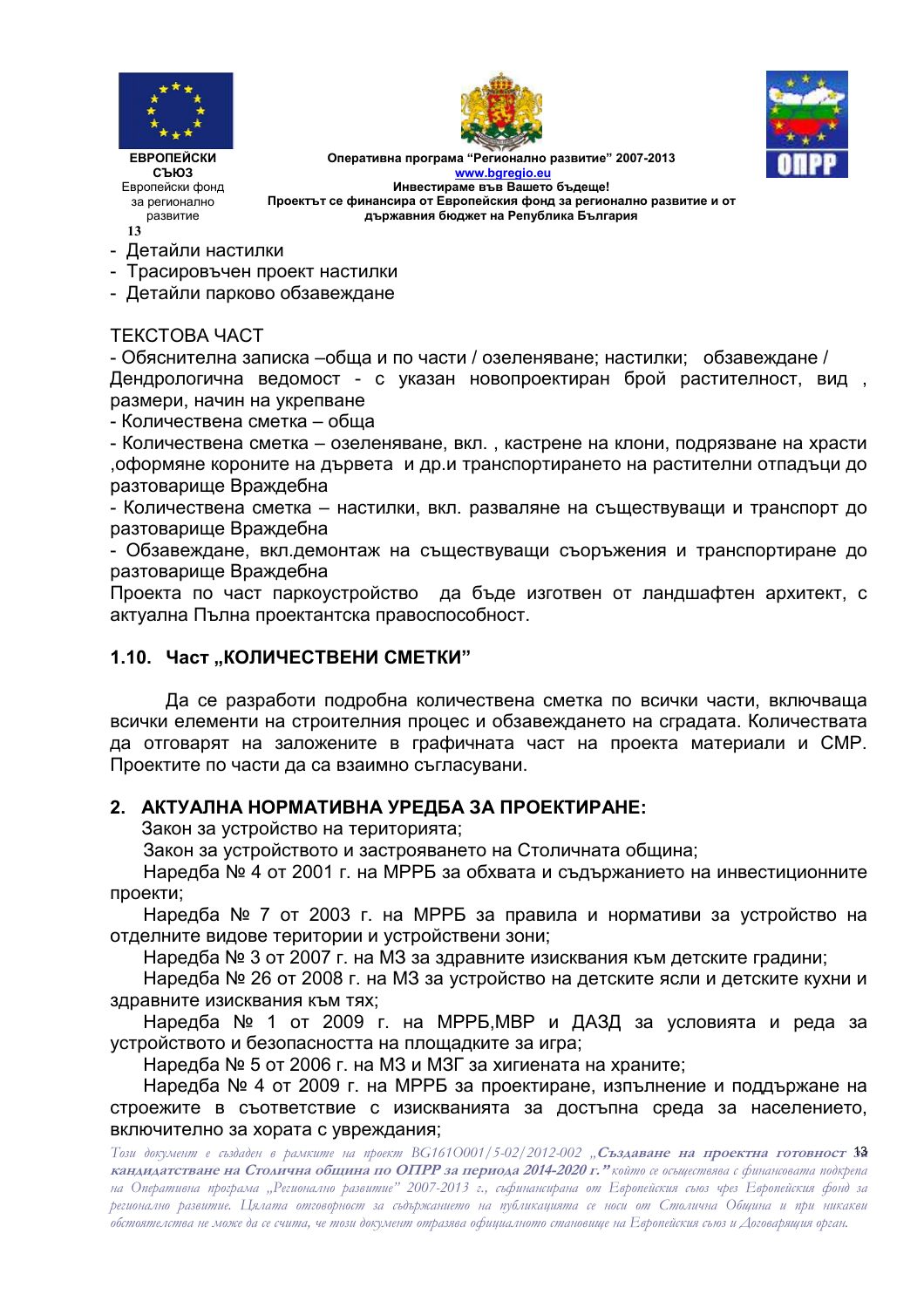Наредба № 2 от 2009 г. на МРРБ за избор и проектиране на асансьорни уредби в жилищни и общественообслужващи сгради;

Наредба № 1з - 1971 / 21.10.2009 г. на МВР и МРРБ в сила от 05.06.2010 г. за строително-техническите правила и норми за осигуряване на безопасност при пожар;

Норми за проектиране на детски и учебно-възпитателни заведения – БСА 1998 г.; Норми за проектиране на спортни сгради и съоръжения – КТСУ 1989 г.;

Наредба № РД-02-20-2 / 27.01.2012 г. на МРРБ за проектиране на сгради и съоръжения в земетръсни райони;

Наредба № 3 / 21.07.2004 г. на МРРБ за основните положения за проектиране на конструкциите на строежите и за въздействия върху тях;

Наредба № 1 / 10.09.1996 г. на МТРС за проектиране на плоско фундиране и норми за проектиране на плоско фундиране;

Норми за проектиране на бетонни и стоманобетонни конструкции – 1999 г. на KTCY;

Правилник за проектиране на бетонни и ст.бетонни конструкции – 1988 г. на КСТУ; Норми за проектиране на стоманени конструкции - 1987г. на КСТУ;

Норми за проектиране на дървени конструкции - 1990г на КСТУ;

Наредба за управление на строителните отпадъци и за влагане на рециклирани строителни материали, приета с ПМС №277 от 05.11.2013г, в сила от 13.11.2012г

Наредба № 4 от 2006 г. на МРРБ, МЗ, МВР и МОСВ за ограничаване на вредния шум чрез шумоизолиране на сградите при тяхното проектиране и за правилата и нормите при изпълнението на строежите по отношение на шума, излъчван по време на строителството;

Наредба № 2 от 2008 г. на МРРБ за проектиране, изпълнение, контрол и приемане на хидроизолации и хидроизолационни системи на сгради и съоръжения;

Закон за енергетиката, Закон за енергийна ефективност;

Наредба № 7 от 2004 г. на МРРБ за енергийна ефективност, топлосъхранение и икономия на енергия в сгради;

Методически указания за изчисляване на годишния разход на енергия;

Наредба № РД-16-1057 от 2009 г. на МИЕТ и МРРБ за условията и реда за извършване на обследване за енергийна ефективност и сертифициране на сгради, издаване на сертификати за енергийни характеристики и категориите сертификати;

Наредба № РД-16-1058 от 2009 г. на МИЕТ и МРРБ за показателите за разход на енергия и енергийните характеристики на сградите;

Наредба № 14 от 2005 г. на МРРБ и МЕЕР за технически правила и нормативи за проектиране, изграждане и ползване на обектите и съоръженията за производство, преобразуване, пренос и разпределение на електрическа енергия;

Наредба № 15 от 2005 г. на МРРБ и МЕЕР за технически правила и нормативи за проектиране, и зграждане и експлоатация на обектите и съоръженията за производство, пренос и разпределение на топлинна енергия и Методики по прилагането на Наредба № 15 от 2005 г. за технически правила и нормативи за проектиране, изграждане и експлоатация на обектите и съоръженията за производство, пренос и разпределение на топлинна енергия;

Наредба № 3 от 2004 г. на МЕЕР за устройството на електрическите уредби и електропроводните линии;

Наредба № 6 от 2004 г. на МЕЕР за присъединяване на производители и потребители на електрическа енергия към преносната и разпределителните електрически мрежи;

Наредба № 1 от 2010 г. на МРРБ и МИЕТ за проектиране, изграждане и поддържане на електрически уредби за ниско напрежение в сгради;

Наредба № 4 от 2010 г. на МРРБ за мълниезащитата на сгради, външни съоръжения и открити пространства;

Наредба № 2 от 2004 г. на МРРБ за планиране и проектиране на комуникационнотранспортните системи на урбанизираните територии;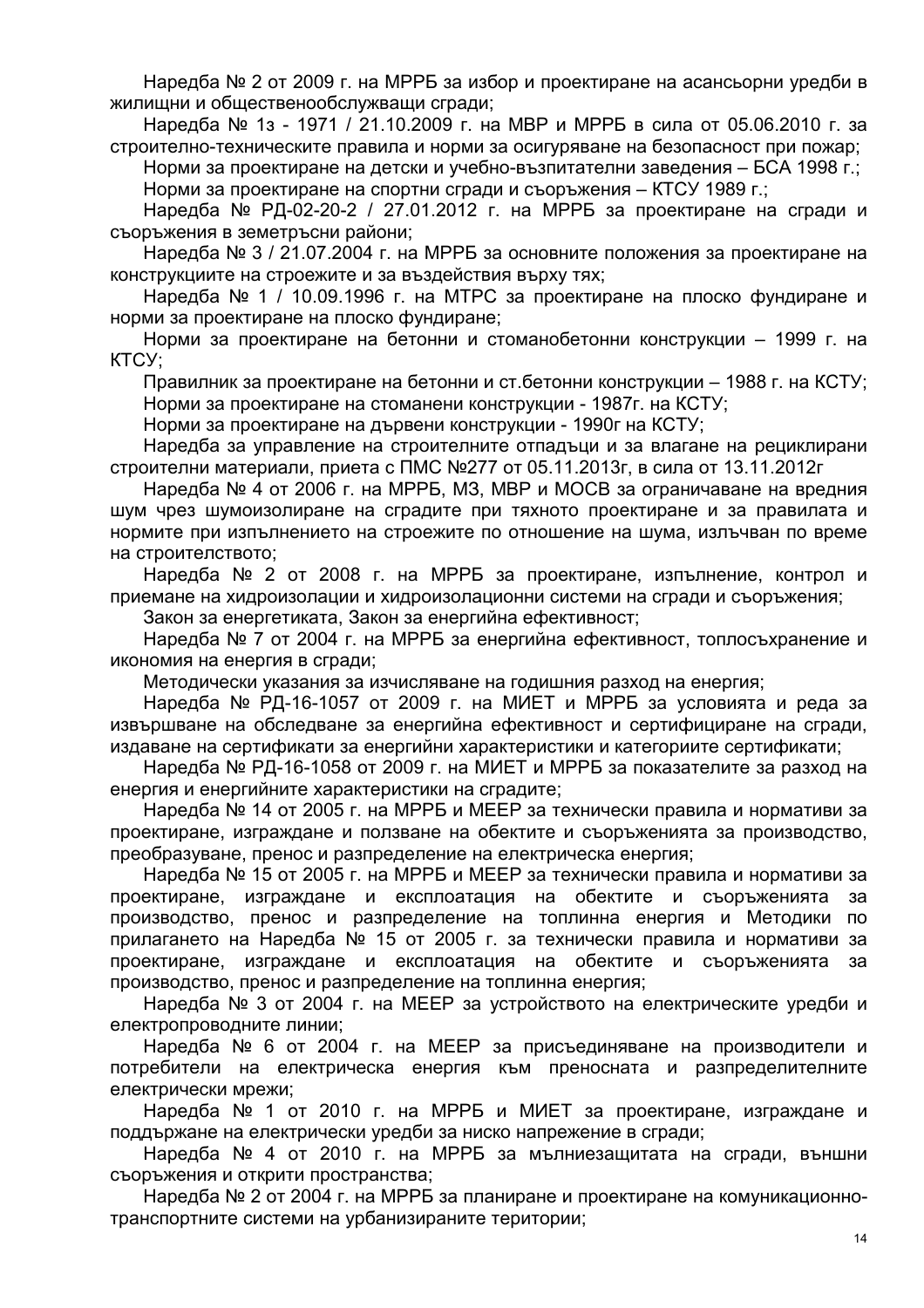



Оперативна програма "Регионално развитие" 2007-2013 **www.bgregio.eu Инвестираме във Вашето бъдеще!** Проектът се финансира от Европейския фонд за регионално развитие и от **държавния бюджет на Република България** 



СЪЮЗ Европейски фонд за регионално развитие **15** 

Закон за водите;

Наредба № 4 от 2004 г. на МРРБ за условията и реда за присъединяване на потребителите и за ползване на водоснабдителните и канализационните системи;

Наредба № 2 от 2005 г. на МРРБ за проектиране, изграждане и експлоатация на водоснабдителни системи;

Наредба № 4 от 2005 г. на МРРБ за проектиране, изграждане и експлоатация на сградни водопроводни и канализационни инсталации;

Наредба № 35 от 2012 г. на МТИТС И МРРБ за правилата и нормите за проектиране, изграждане и въвеждане в експлоатация на кабелни електронни съобщителни мрежи и прилежащата им инфраструктура;

Наредба за поддържане и опазване на чистотата и управление на отпадъците на територията на СО;

Наредба за изграждане и опазване на зелената система на територията на СО;

Наредба за управление на строителните отпадъци и за влагане на рециклирани строителни материали, приета с ПМС №277 от 05.11.2013г, в сила от 13.11.2012г.

При проектирането да се спазва актуалната нормативната уредба, включително промени в изброените по-горе нормативни документи, както и други специфични за съответната специалност нормативи.

# 3. СЪДЪРЖАНИЕ НА ПРОЕКТНАТА ДОКУМЕНТАЦИЯ:

Инвестиционния проект да се разработи в работна фаза и по следните части:

- 3.1. Архитектура, в това число цветово решение на фасадите;
- 3.2. Конструктивна;

3.3. План за безопасност и здраве, включително "Временна организация на движението", ако се налага специялен режим по време на изпълнението;

- 3.4. К – вътрешни инсталации и площадкова канализация;
- 3.5. ЕЛ силнотокови и слаботокови инсталации;
- 3.6. OBK:
- 3.7. Енергийна ефективност, Доклад за съответствие на енергийната ефективност;
- 3.8. Проект за пожарна безопасност:
- 3.9. Геодезия геодезическо заснемане, вертикална планировка и трасировъчен план при дейности по околното пространство на сградата;

3.10. Благоустройство и паркоустройство, включващо озеленяване, ограда, детски съоръжения и площадки;

- 3.11. Подробна количествена сметка по всички части.
- 3.12. Подробни Количествено –стойностни сметки по всички части и общо за проекта.

Този документ е създаден в рамките на проект BG161O001/5-02/2012-002 "**Създаване на проектна готовност № кандидатстване на Столична община по ОПРР за периода 2014-2020 г." който се осъществява с финансовата подкрепа** на Оперативна програма "Регионално развитие" 2007-2013 г., съфинансирана от Европейския съюз чрез Европейския фонд за регионално развитие. Цялата отговорност за съдържанието на публикацията се носи от Столична Община и при никакви обстоятелства не може да се счита, че този документ отразява офиџиалното становище на Европейския съюз и Договарящия орган.